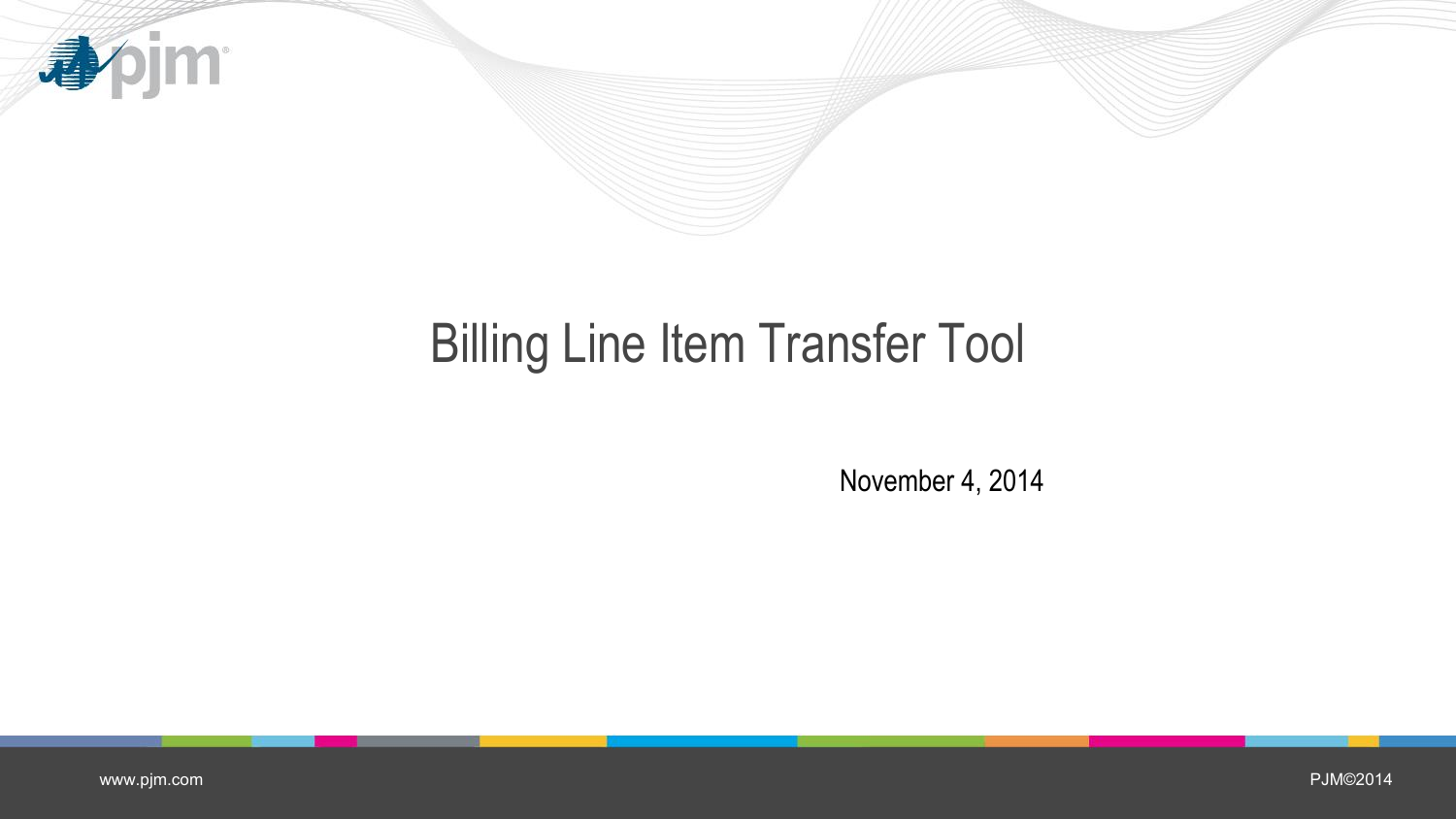

- Billing Line Item Transfers move credits or charges associated with specific PJM Billing Line Items from one party to another
	- Have no impact on credit calculation
- Currently executed using the Declaration of Authority (DOA) form
- The Billing Line Item Transfer Tool was developed to simplify the submission process
	- Legal notice upon login similar to DOA language
	- Allows users to create, modify, and terminate BLI Transfers
	- Replaces the DOA process to submit BLI Transfers
- DOAs will continue to be utilized for other PJM business matters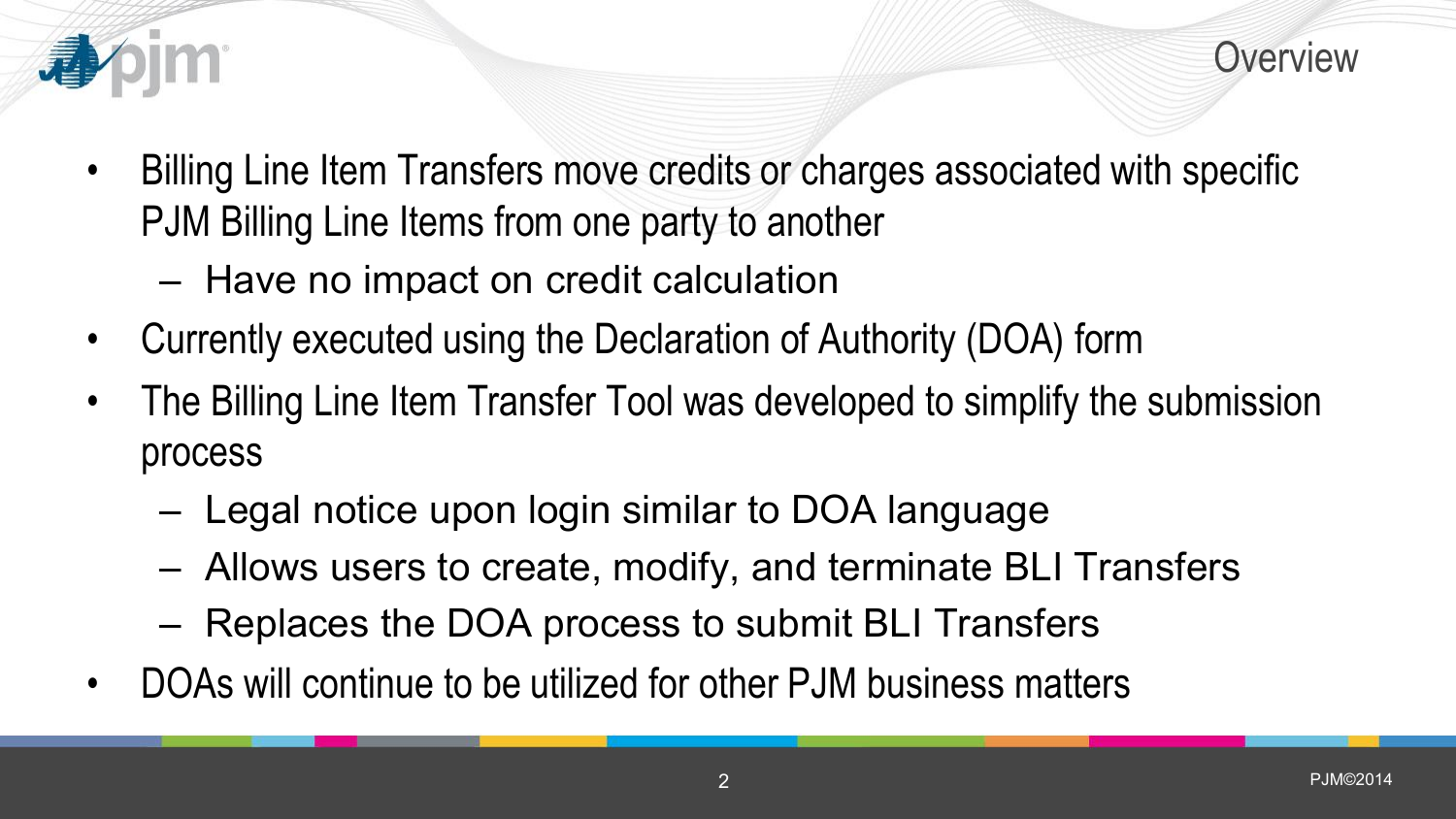

- BLI Tool will be available for users:
	- Sandbox: November 4, 2014
	- Production: December 1, 2014
- Will be listed as a new application in the PJM Tools section of PJM.com
- Users must be assigned proper role in order to access the tool:
	- Billing Line Item Transfer Read Only
	- Billing Line Item Transfer Read/Write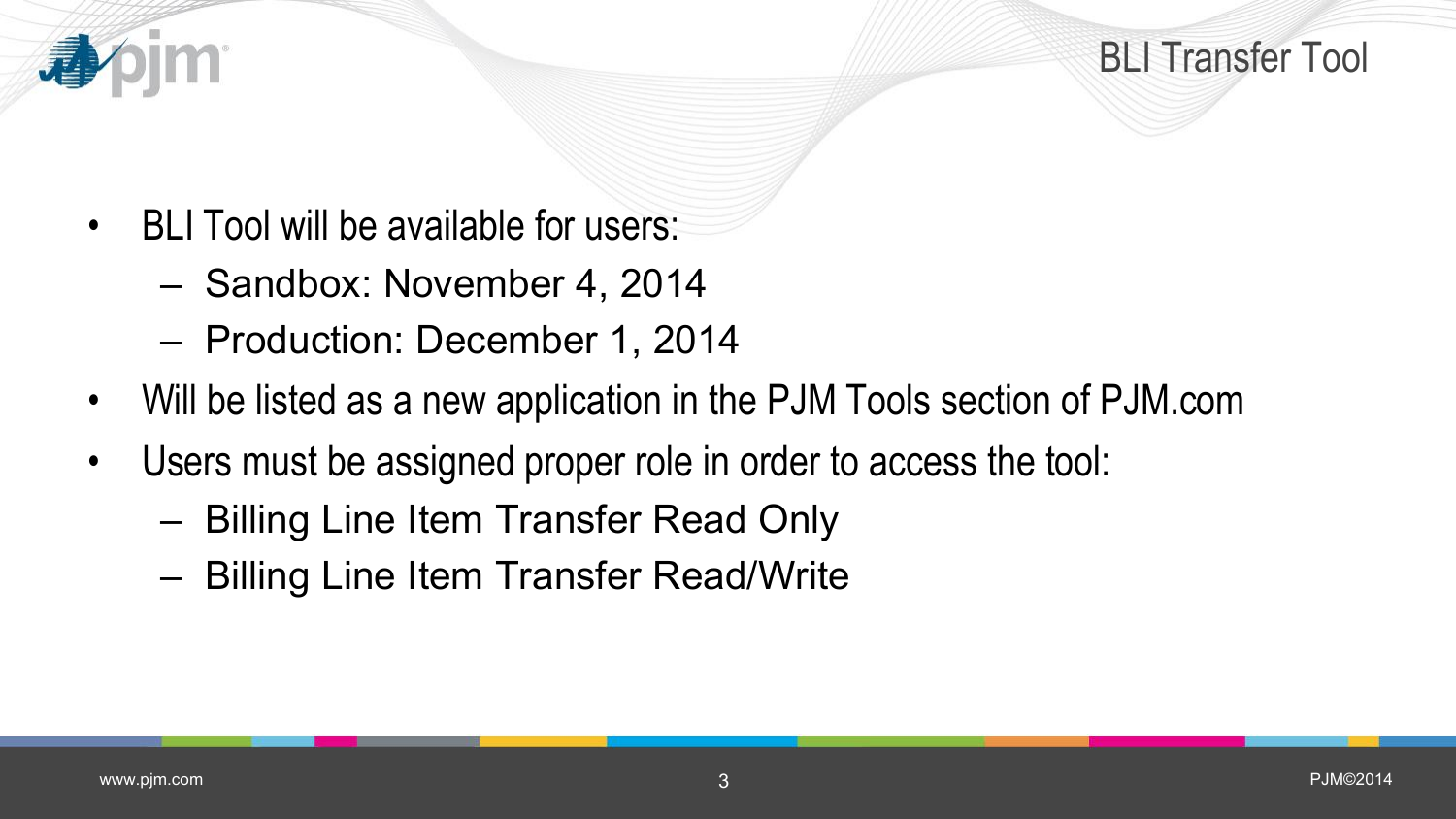

Transition Plan from DOAs

- Paper DOAs specific to BLI Transfers will be accepted until November 14<sup>th</sup>
- Any transfers identified after that date will need to be entered using the BLI Tool starting 12/1
- Will have ability to create transfers to start on 12/1 through month of December
	- Note: Weekly billing will be impacted if transfers are created midmonth to start at the beginning of the month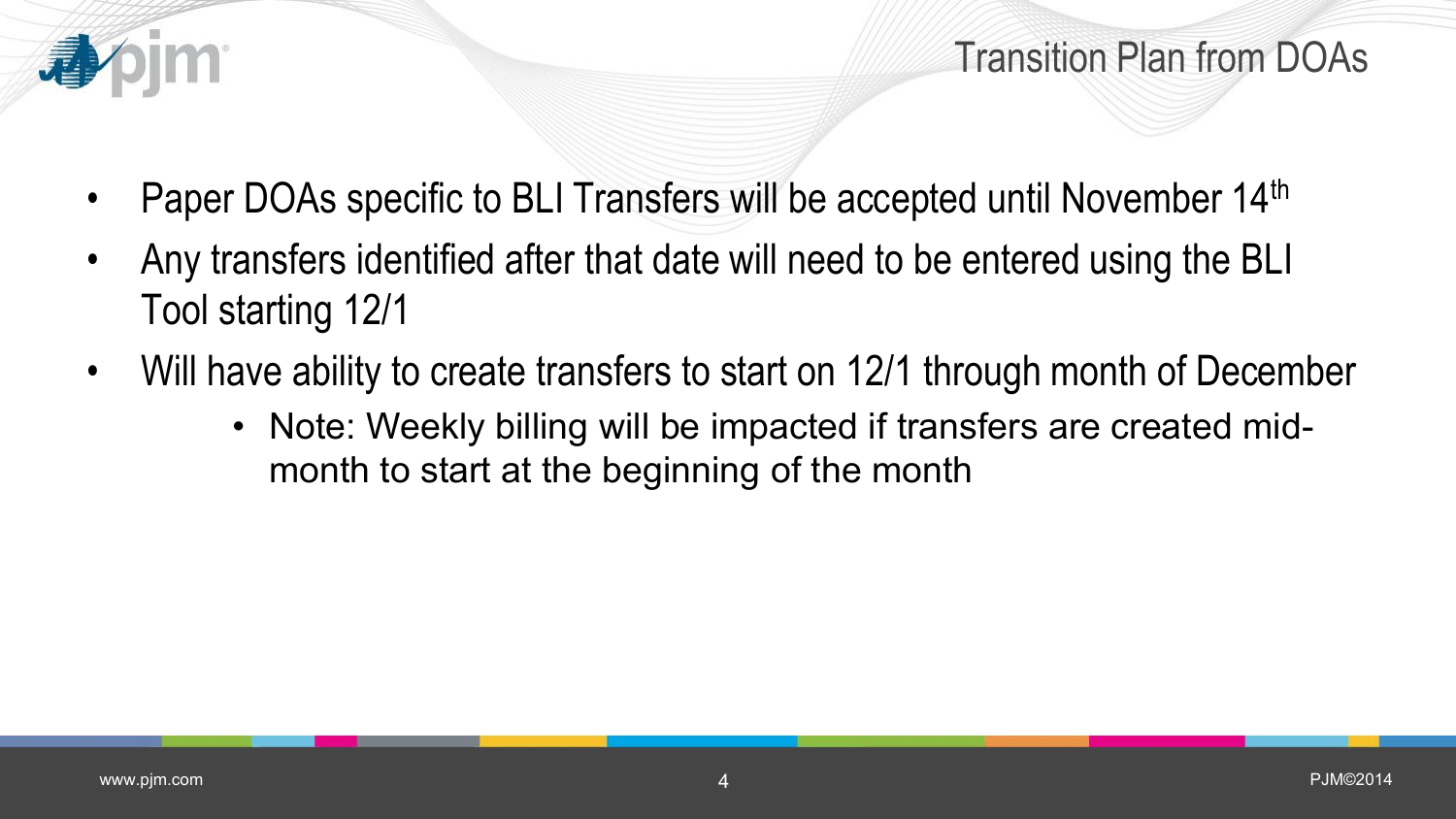

Migration of Existing BLI Transfers

- Current BLI Transfers that have been created via hard copy DOAs will automatically be entered by PJM in the BLI Transfer Tool (Production and Sandbox environments)
	- Will be honored until 5/31/2015
	- Parties are required to extend continuing BLI Transfer requests via the BLI Tool before 5/31/2015 to ensure continuity
	- After 5/31/2015, hard copy DOAs will become void and PJM will rely on information submitted in the BLI Tool.
	- Users encouraged to review existing transfers for accuracy by 12/20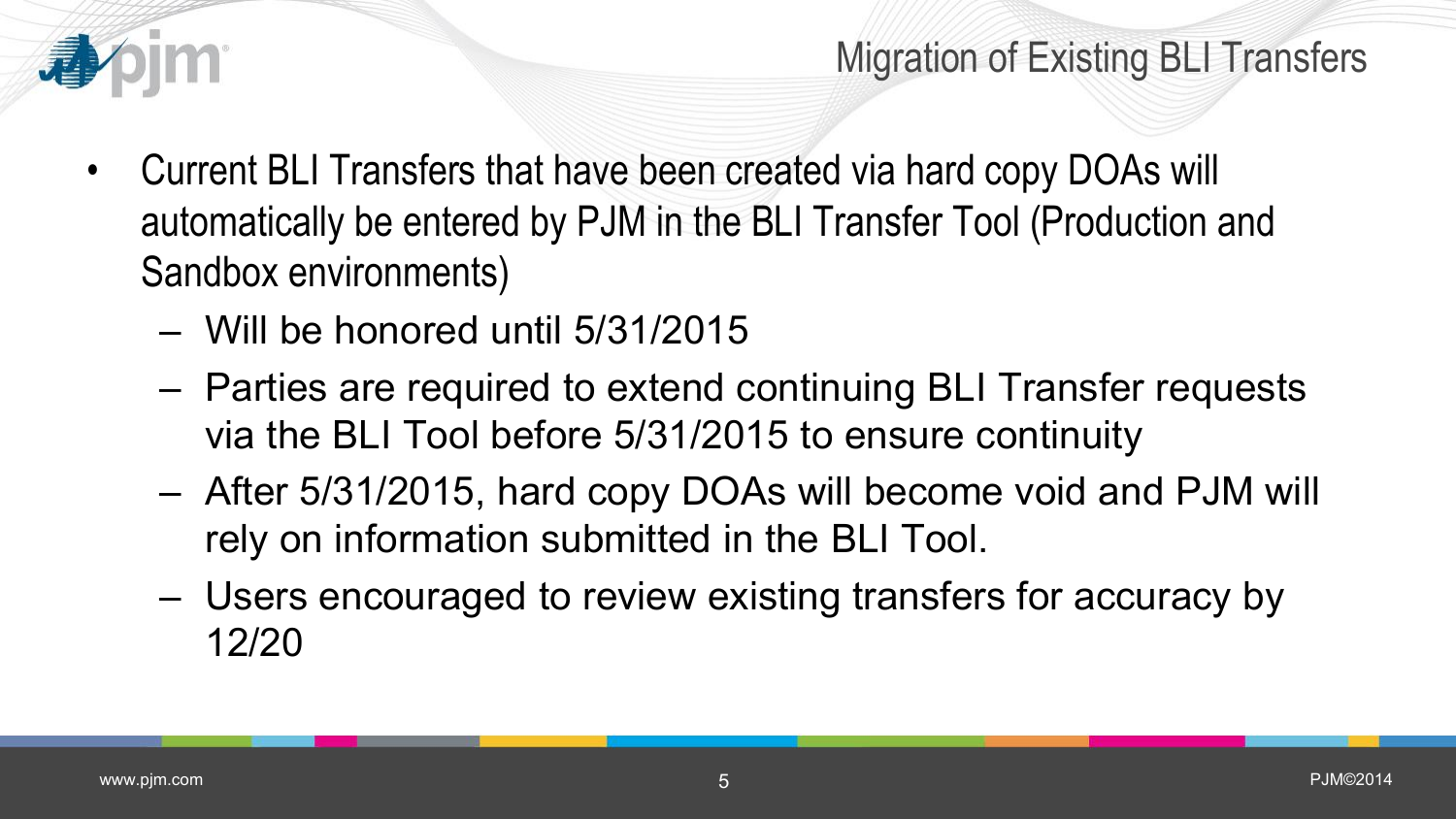

- The BLI Tool gives users the ability to:
	- Create new BLI Transfers
	- Extend or shorten the duration of existing BLI Transfers
- Any new transfers or updates to existing transfers must be confirmed by the counterparty before they are considered for PJM Billing purposes
	- No notifications will be sent from the tool
	- It is up to the individual parties to communicate when new transfers or changes to existing require approval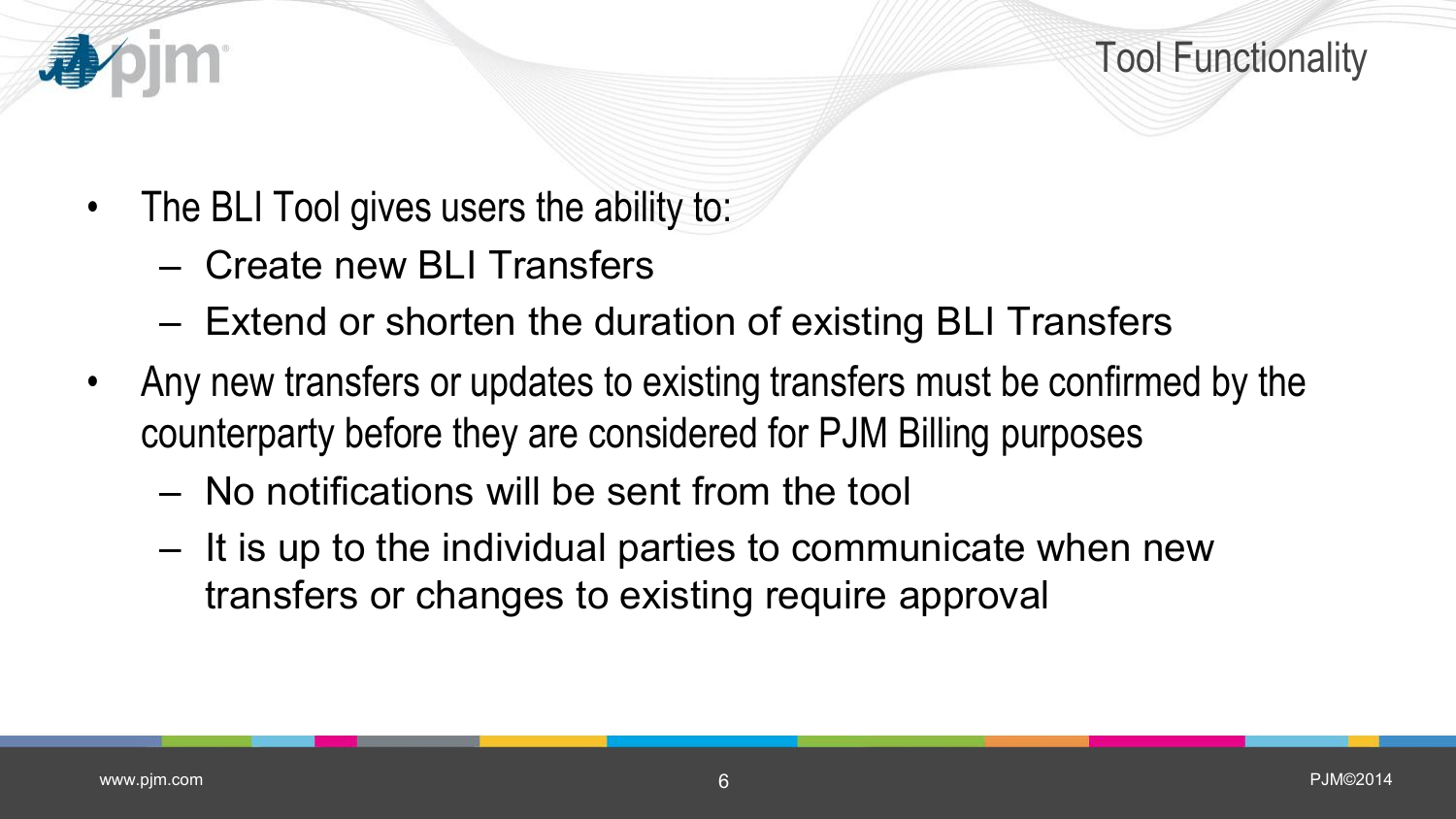

## Tool Demonstration